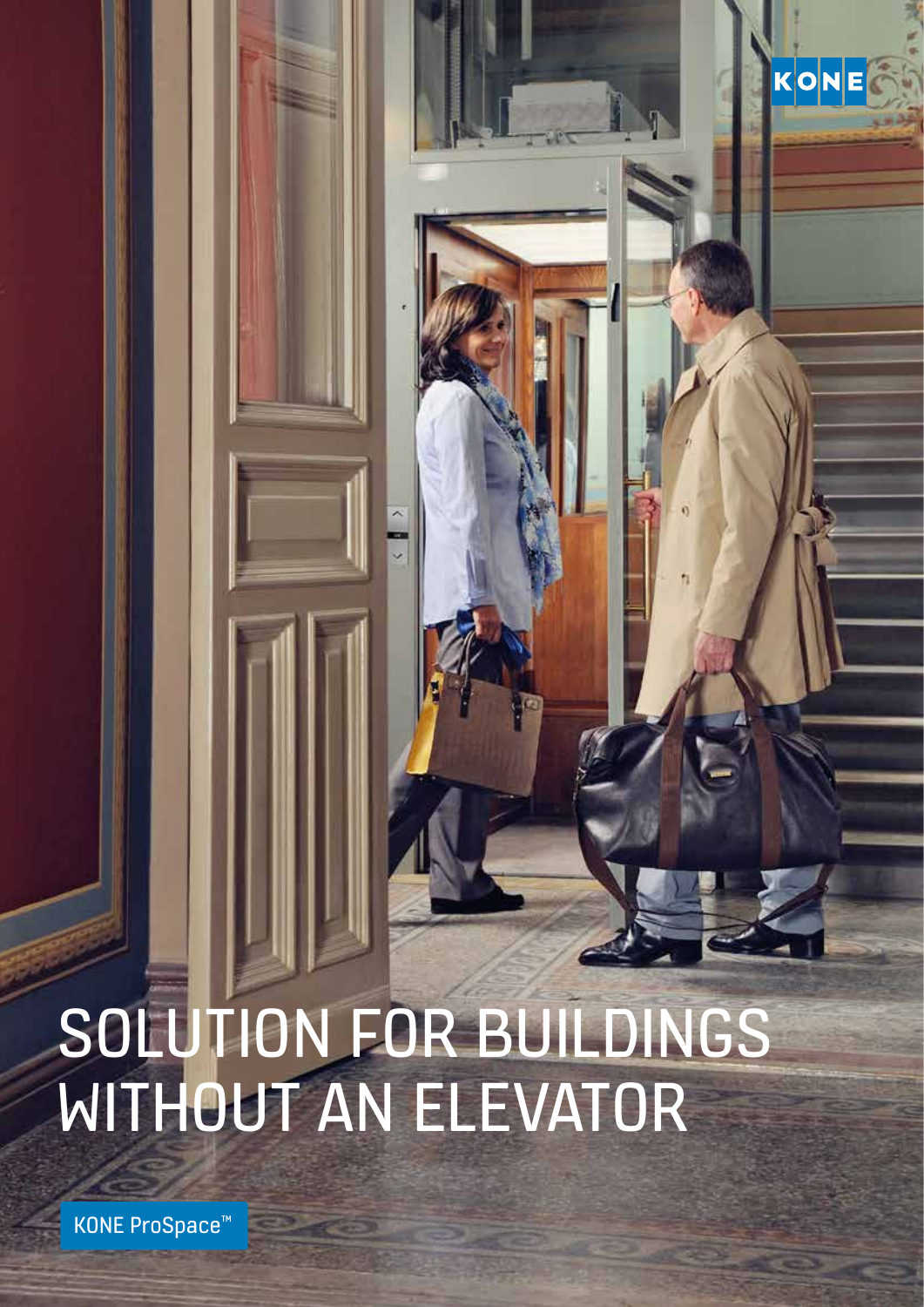## THE MOST SPACE-EFFICIENT ELEVATOR SOLUTION ON THE MARKET

An elevator is a necessary part of modern urban living. It adds to the value of a residential building and to the convenience of the people who live there. Having an elevator is a necessity for many elderly people or people with disabilities, but it also makes life easier for parents with children in strollers or people carrying furniture.

The KONE ProSpace™ is a complete elevator solution that can be installed in virtually any building. This spaceefficient solution is designed to be installed in the stairwell. The elevator is self-supporting, so it does not put any stress on the building. The elevator requires little space, and no machine room is required, so it is quick to install.

### SPACE-EFFICIENT

1

The KONE ProSpace elevator is compact, with little space required for headroom or the pit. With a selfsupporting shaft, it can be installed without major alterations to the building. The compact elevator, together with a glazed shaft, helps to preserve the original character and function of the staircase.

### SAFE AND CONVENIENT 2

The KONE ProSpace elevator is equipped with automatic doors in the cars and can have automatic door openers on the landings. The through-type elevator cars make it easy to enter on either the landings or half-landings. It is equipped with voice communication to the 24-hour KONE Customer Care Center.

### ECO-EFFICIENT 3

Thanks to its low power consumption, small fuse requirements, and low maintenance needs, the KONE ProSpace is economical to use. During installation, the gearing mechanism is greased for lifetime use. So there are no messy oil leaks, no need to change the oil, and no waste oil to dispose of.

### QUICK TO INSTALL 4

The weight of the elevator is transmitted to the base of the shaft to reduce the load on other parts of the building. This also speeds up the installation process. The KONE ProSpace is usually installed in about two weeks, minimizing the disturbance to residents.

#### KEY BENEFITS

- $\blacksquare$  Extremely efficient use of space
- Only 10 cm required for pit
- **Low power consumption**
- $\blacksquare$  Easy and safe to use
- High-quality, self- supporting shaft construction
- $\blacksquare$  Voice communication from the elevator to the 24-hour KONE Customer Care Center
- Reliable operation, quiet and comfortable to use
- **Entirely oil-free solution**
- **n** Several design options



With many interior design options, the KONE ProSpace suits the décor of any building.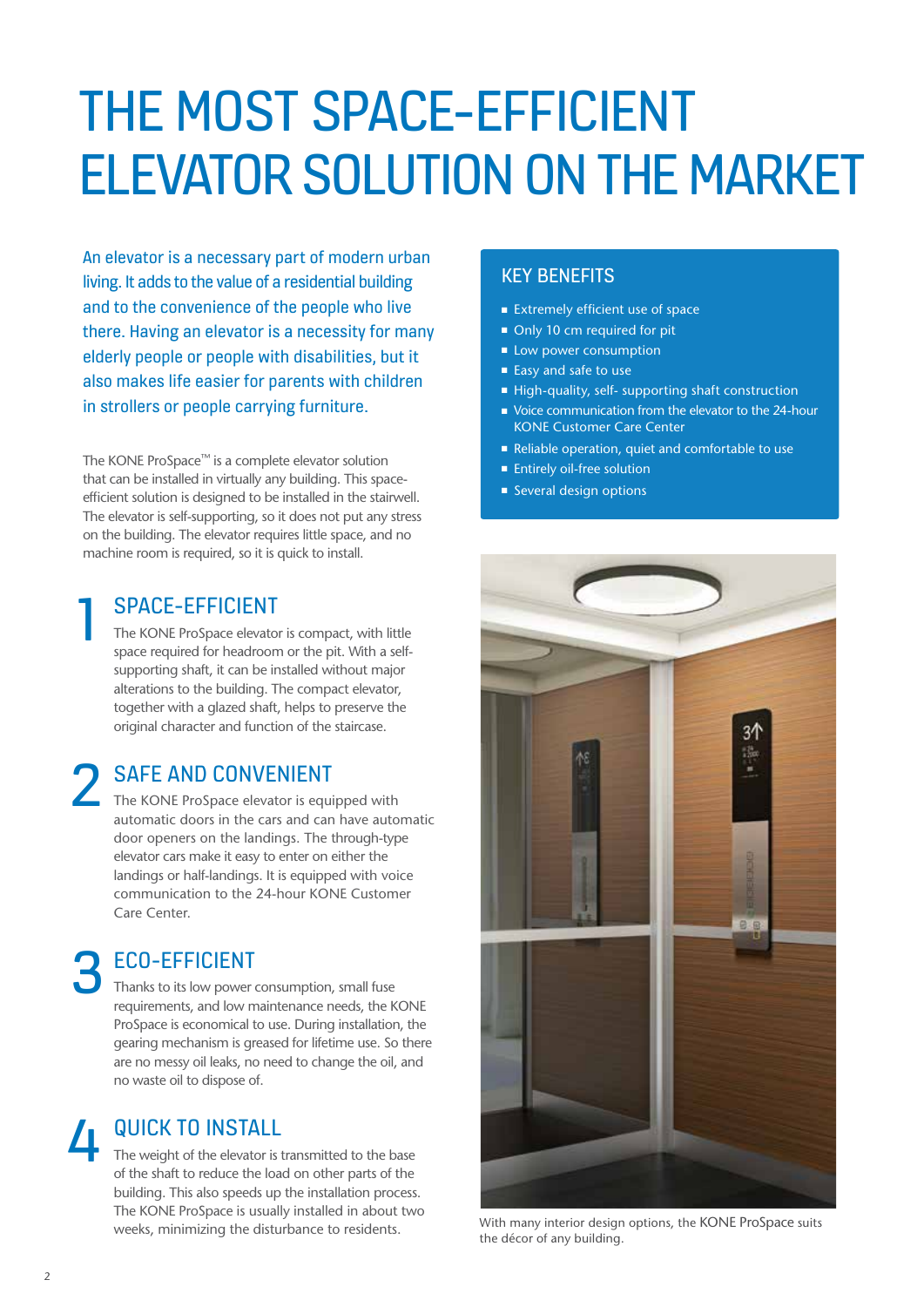

The KONE ProSpace™ is a complete elevator solution that can be installed in almost any building.



Thanks to the convenience and reliability of this mobility solution, elderly people can continue to live in their homes.



KONE service professionals ensure that installation is completed reliably and on time.



The KONE ProSpace elevator shaft is self-supporting, so it puts no stress on the building walls.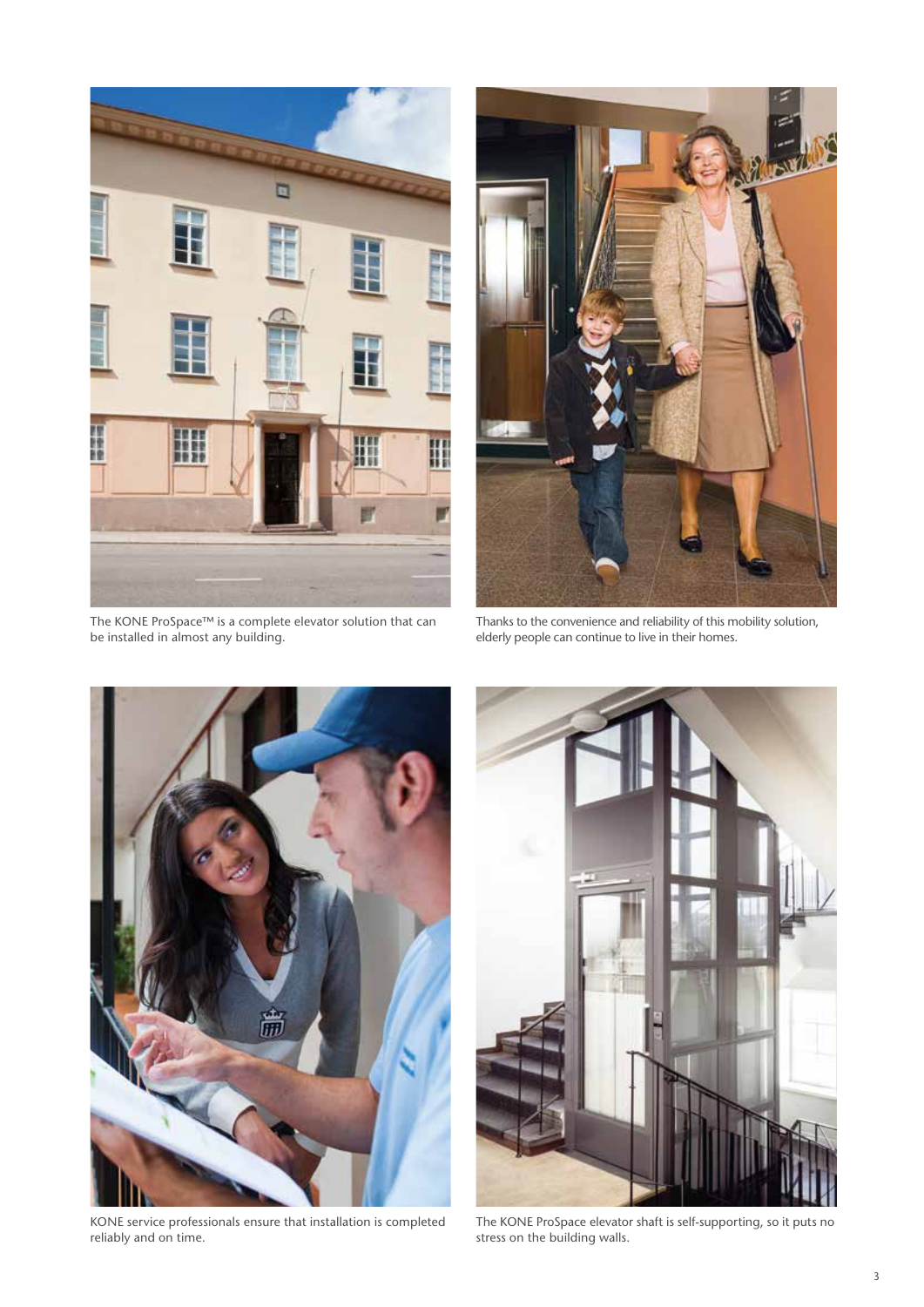# EASY SELECTION OF CAR INTERIORS

Every building is different, and so is every KONE ProSpace™ elevator. KONE ProSpace shaft can be glazed on all sides in order to let light in and to give the lift a more open character. There are several door choices, including fire-rated doors. For the elevator car, different ceiling, wall and flooring options are available.

#### CEILINGS\*



**CL88** Round, LED spotlights The ceiling is a white painted steel sheet RAL 9010

\* Please note, that the amount and positioning of led lights is subjected to car dimensions.

#### WALLS

#### Coated steel



#### LANDING DOORS



**Example 2** Landing doors are available with automatic swing door openers. Some door options are fire rated and fire-tested EIW doors.

Doors are tested based on EN81-20/50 requirements.



**CL94** Fluorescent tubes The ceiling is a white painted steel sheet RAL 9010



**RL20** LED light The ceiling is a white painted steel sheet RAL 9010



Rubber





**RC21** Denver Gray





Shell Gray Vinyl

**RC23** Coral Red



Flakey Gray

#### Local flooring

### CAR DOORS



Sliding doors minimize the space requirement. The door is anodized aluminum.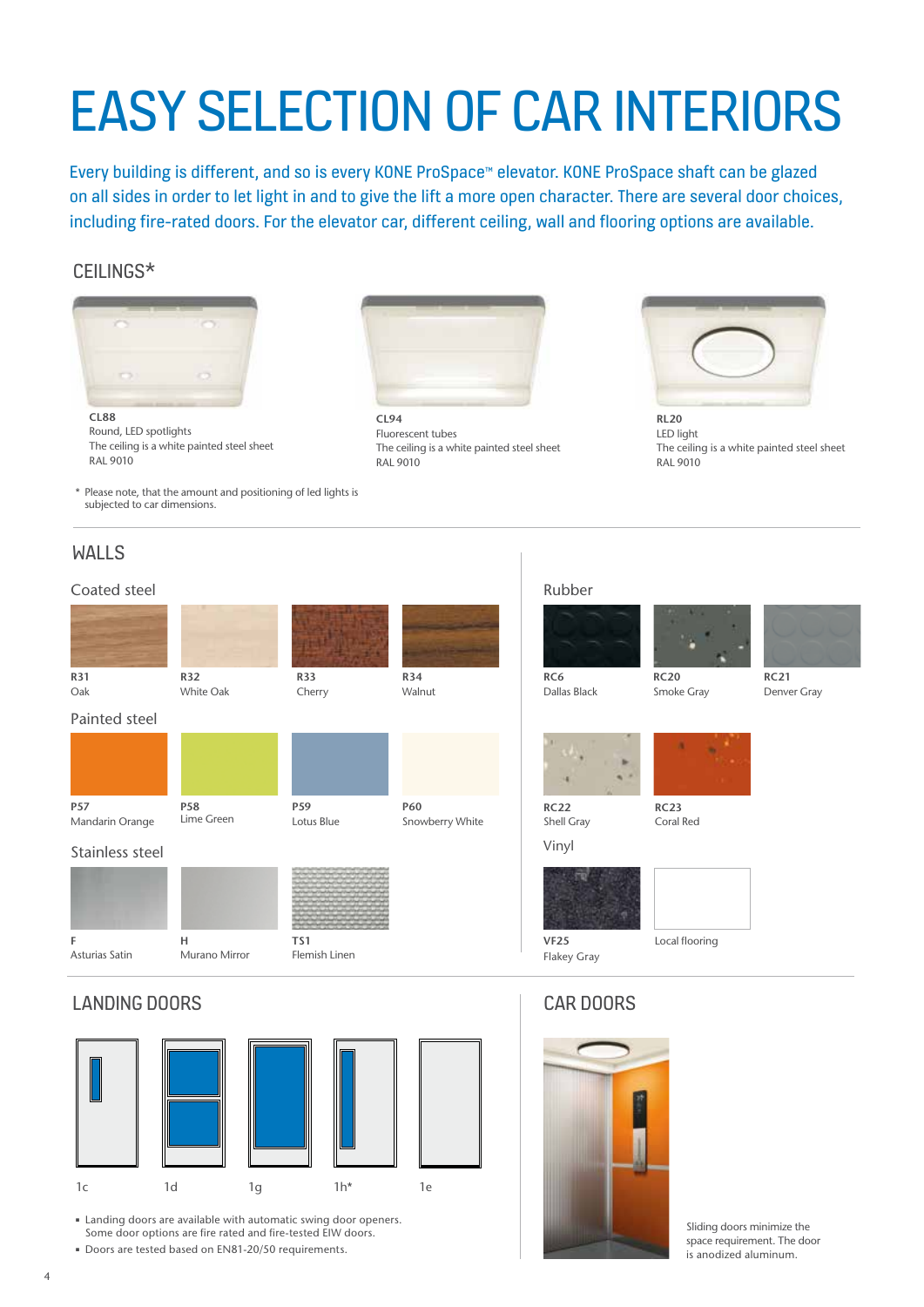#### ACCESSORIES AND SIGNALIZATION

#### Car operating panels Hall indicators









**KSI286 KSH280**

The control panel in the car can also have Braille numbering.

#### **KONE Design signalization**

Finishings available: Brushed stainless steel and all solid color options









Smoke 1 Smoke 2









Frosted 1 Frosted 2 Clear







OTHER OPTIONS

- Windows in back and/or side walls of car
- **Glass mirrors are available for the elevator car.** They can be placed on 3 walls in any combination in cars with a single entrance, and on either side wall on through type elevator cars. EN81-70 compliant.
- Murano mirror wall panels can be used as vandal proof mirrors
- $\blacksquare$  Visual cover plates inside the shaft, under the car and inside door frame
- Extra high doors and car (2100 mm)
- Fire doors
- Fire operation according to EN81-73
- Control panel on bottom floor (up to 10 m travel)
- Push buttons separate from elevator
- **Braille control panel**
- Voice announcements
- $\blacksquare$  Through-type car with selective/ non-selective COP
- Shaft in optional RAL colour
- Key control in car or on landing
- Voice communication with 24-hour KONE Customer Care Center
- Ramp in case of no pit

#### Foldable flip seat





- The printed tenant directory is completely customizable and can be easily updated according to the customer's needs.
- **TD1 (A4 size)** Frame finishing: brushed or polished aluminum
- The shaft glazing is available with several different shades.

5



The standard material is aluminum. Stainless steel and wooden (teak or oak) handles are also available. Door can also be equipped with an automatic door opener.

Door handles

Round, bent ends Aluminum (LBE) with black end caps

Handrails

**HR34 HR64**



Round, bent ends EN 81-71 Cat 1 compliant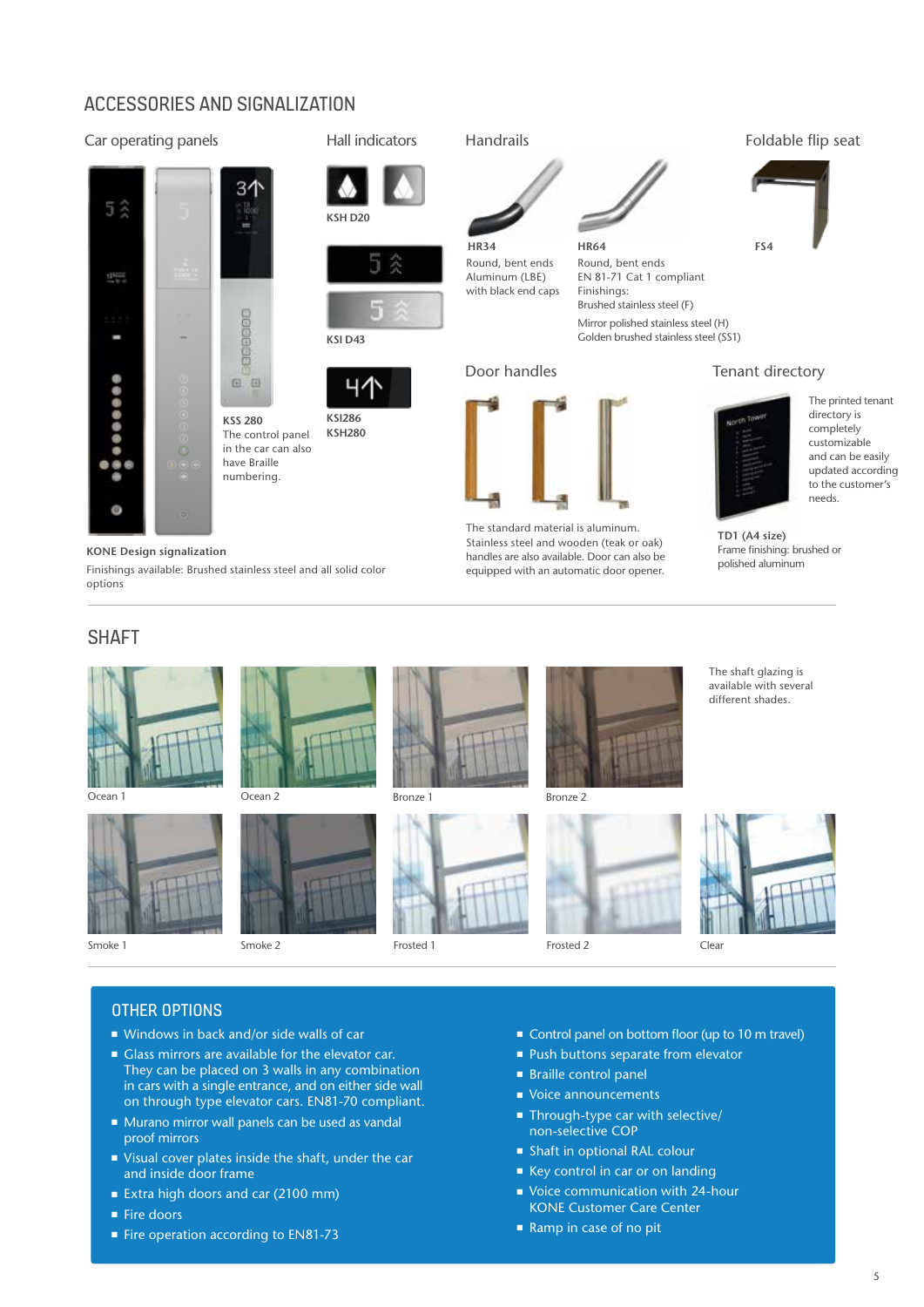### AESTHETIC SOLUTIONS FOR ANY BUILDING

With numerous material and color combinations, it's possible to create a unique elevator interior that matches for buildings of all ages and designs.



10011 FRESH & FUNCTIONAL

Ceiling CL94 Walls Snowberry White (P60) Flemish Linen (TS1) Floor Shell Gray (RC22) Signalization KSS 280 Mirror Partial height, glass Handrail HR34

#### 10013 CLASSIC & **COSY**

Ceiling CL88 Walls Oak (R31) Murano mirror (H) Floor Shell Gray (RC22) Signalization

KSS 280 Handrail HR64



### 10012 FRESH & CASUAL

**Note:**  This car is a through-type car, and wall material Mandarin Orange (P57) is not applicable for the C-wall, because of the other car door. This car design is also available as a Single Entrance car, in which case the C wall would have the Mandarin Orange (P57) as well.

Ceiling RL20 Walls Mandarin Orange (P57)

Floor Smoke Gray (RC20)

Signalization KSS 280

Mirror Partial height, glass Handrail HR34

10014 CLASSIC & WELCOMING

Ceiling RL20 Walls Walnut (R34) Murano Mirror (H)

Floor Flakey Gray (VF25)

Signalization KSS 280 Handrail HR34



**Note**: For interior 11011 Fresh and functional, the wall material under the horizontal trim is always TS1.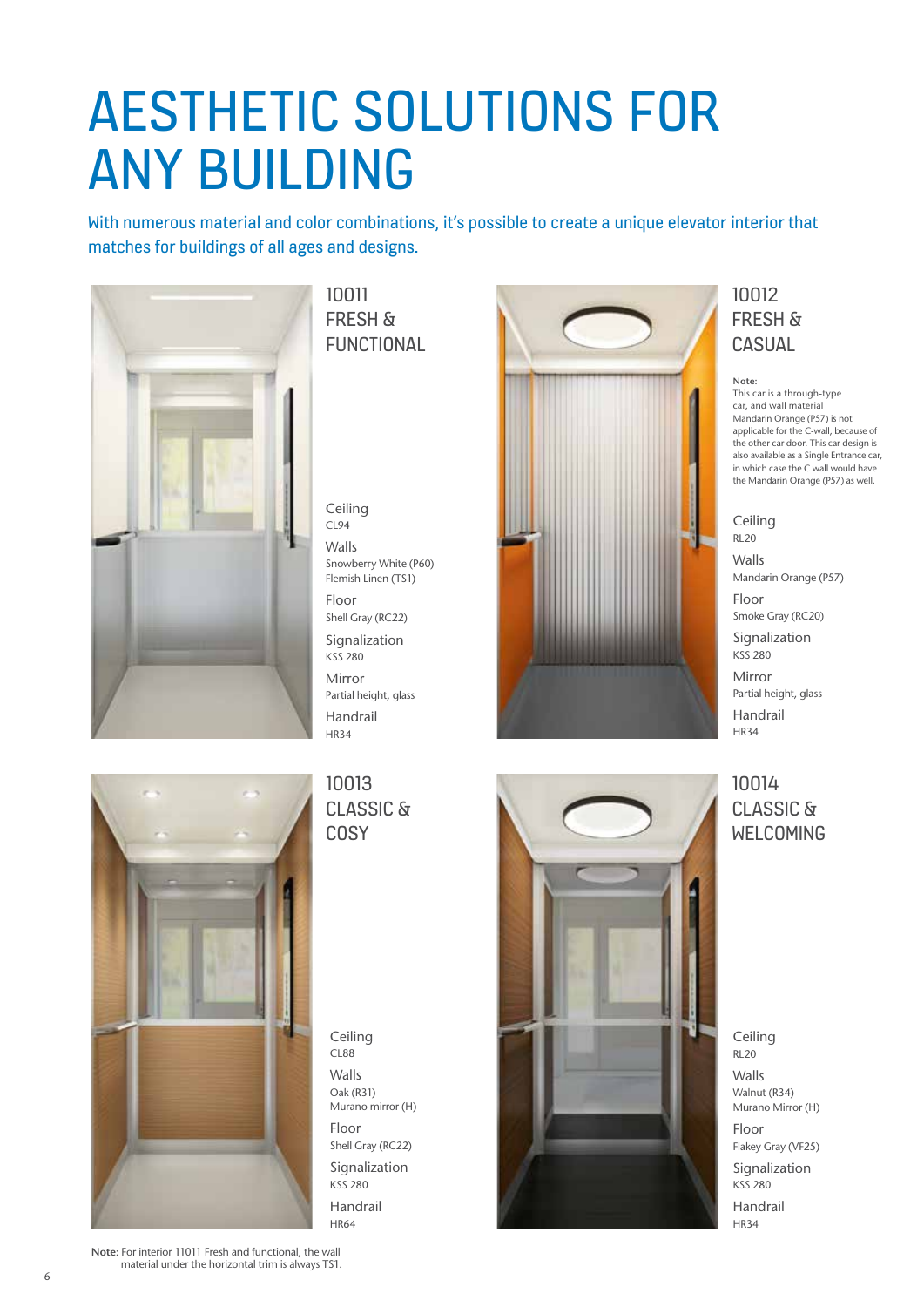# KEY FEATURES AND DIMENSIONS

#### **SPECIFICATIONS**

- <sup>n</sup> Travel: max 30 m
- $\rule{1em}{0.6}$  Speed: 0.6 m/s
- Stops:  $2 12$
- Rated load: max 675 kg or 9 persons
- <sup>n</sup> Headroom: min 2500 mm, full 3500 mm
- <sup>n</sup> Pit: min 100 mm, full 1000 mm
- Use of minimum pit and headroom according to national regulations
- Compliant with the European elevator standards EN81-20 and EN81-50
- Gearless motor: Power 8.0 kW, 16 A fuse
- Voltage: 3 phase, 400 V, 50 Hz
- Power: 8.0 kW, 16 A fuse
- **Doors: automatic car doors, swing doors on landings** with an optional automatic swing door opener
- Shaft: Steel or glass
- Two-way voice connection to 24h KONE Customer Care Center with KONE Voice Link™ Service

Car Height 2100 mm

Height: **Jar** 

mm 2100

| KONE ProSpace™ Standard dimensions* |      |           |           |           |           |           |           |           |           |                     |                |           |           |
|-------------------------------------|------|-----------|-----------|-----------|-----------|-----------|-----------|-----------|-----------|---------------------|----------------|-----------|-----------|
| External shaft width (mm)           |      |           |           |           |           |           |           |           |           |                     |                |           |           |
|                                     |      | 750       | 800       | 850       | 900       | 950       |           |           |           | 1000 1050 1100 1150 | 1200 1250 1300 |           |           |
| External shaft depth (mm)           | 1000 | $\bullet$ |           |           |           |           |           |           |           |                     |                |           |           |
|                                     | 1050 | ٠         | ٠         |           |           |           |           |           |           |                     |                |           |           |
|                                     | 1100 | $\bullet$ | $\bullet$ |           |           |           |           |           |           |                     |                |           |           |
|                                     | 1150 |           |           |           |           |           |           |           |           |                     |                |           |           |
|                                     | 1200 | $\bullet$ |           | $\bullet$ |           | $\bullet$ |           |           |           |                     | $\bullet$      |           |           |
|                                     | 1250 | ٠         |           |           |           |           |           |           |           |                     |                |           |           |
|                                     | 1300 | $\bullet$ | $\bullet$ | $\bullet$ | $\bullet$ | $\bullet$ | $\bullet$ | $\bullet$ |           |                     |                |           |           |
|                                     | 1350 | $\bullet$ |           |           |           |           |           |           |           |                     |                |           |           |
|                                     | 1400 | $\bullet$ | $\bullet$ | $\bullet$ | $\bullet$ | $\bullet$ | $\bullet$ | $\bullet$ | $\bullet$ | $\bullet$           | $\bullet$      | $\bullet$ |           |
|                                     | 1450 | ٠         |           | ٠         | ٠         | ۰         |           | ٠         | ٠         |                     | ٠              | ٠         |           |
|                                     | 1500 | $\bullet$ | $\bullet$ | $\bullet$ | $\bullet$ | $\bullet$ | $\bullet$ | $\bullet$ | $\bullet$ | $\bullet$           | $\bullet$      | $\bullet$ | $\bullet$ |
|                                     | 1550 | $\bullet$ | $\bullet$ | $\bullet$ | $\bullet$ | $\bullet$ | $\bullet$ | $\bullet$ | $\bullet$ | $\bullet$           | $\bullet$      | $\bullet$ | ō         |
|                                     | 1600 | $\bullet$ |           | $\bullet$ | ٠         | ۰         |           | ٠         | ٠         |                     | ٠              | ٠         |           |
|                                     | 1650 | $\bullet$ | ٠         | $\bullet$ | $\bullet$ | ٠         | $\bullet$ | $\bullet$ | $\bullet$ | $\bullet$           | $\bullet$      | $\bullet$ |           |
|                                     | 1700 |           |           |           |           |           |           |           |           |                     |                |           |           |
|                                     | 1750 | $\bullet$ | $\bullet$ | $\bullet$ | $\bullet$ | $\bullet$ | $\bullet$ | $\bullet$ | $\bullet$ | $\bullet$           | $\bullet$      |           |           |
|                                     | 1800 | ٠         |           |           |           |           |           |           |           |                     |                |           |           |
|                                     | 1850 | $\bullet$ |           | $\bullet$ | $\bullet$ | $\bullet$ | $\bullet$ | $\bullet$ | $\bullet$ |                     |                |           |           |
|                                     | 1900 | ٠         |           |           |           |           |           |           |           |                     |                |           |           |
|                                     | 1950 | $\bullet$ | $\bullet$ | $\bullet$ | $\bullet$ | $\bullet$ | $\bullet$ | $\bullet$ | $\bullet$ | $\bullet$           |                |           |           |
|                                     | 2000 |           |           |           |           |           |           |           |           |                     |                |           |           |
|                                     | 2050 | $\bullet$ |           |           | $\bullet$ | ٠         | $\bullet$ | $\bullet$ | $\bullet$ |                     |                |           |           |
|                                     | 2100 |           |           |           |           |           |           |           |           |                     |                |           |           |
|                                     | 2160 | ۰         |           |           |           |           |           | $\bullet$ |           |                     |                |           |           |

- $\blacksquare$  Car internal width = Shaft external width 200 mm.
- $\blacksquare$  Car internal depth = Shaft external depth 150 mm.
- $\blacksquare$  Well = Shaft external + 30 mm.
- Door width = Car width up to the car width of 900 mm, cars with bigger car width has either 900 mm (standard) or 1000 mm (option) doors (some exceptions exists).
- Car height is 2100 mm and door height 2000 mm.
- The blue marked areas in the table are not available with reduced pit (100 mm).
- <sup>n</sup> Through-Type-Car (TTC) is available for all the dimension when delivered with 1000 mm pit.
- TTC with reduced pit (100mm) is available for shaft depths 1650 mm and larger.
- TTC is available for all the dimensions in the cases where one of the sides have only one door either on topmost or lowest stop
- \* Valid when EN81-21 is applicable, contact your local sales representative for other options

#### PLACEMENT OPTIONS















BB/LL SW

Throughtype car

e s

Staircase outside the building

On landing In the middle of the staircase In the middle of the staircase

Beside the round staircase Beside the

staircase

In the middle of

the staircase



On landing



#### SHAFT DIMENSIONS

270  $T<sub>310</sub>$ 

> Headroom Height min 2500 mm

 $\mathbb{I}$ 

Headroom Height<br>min 2500 mm

7